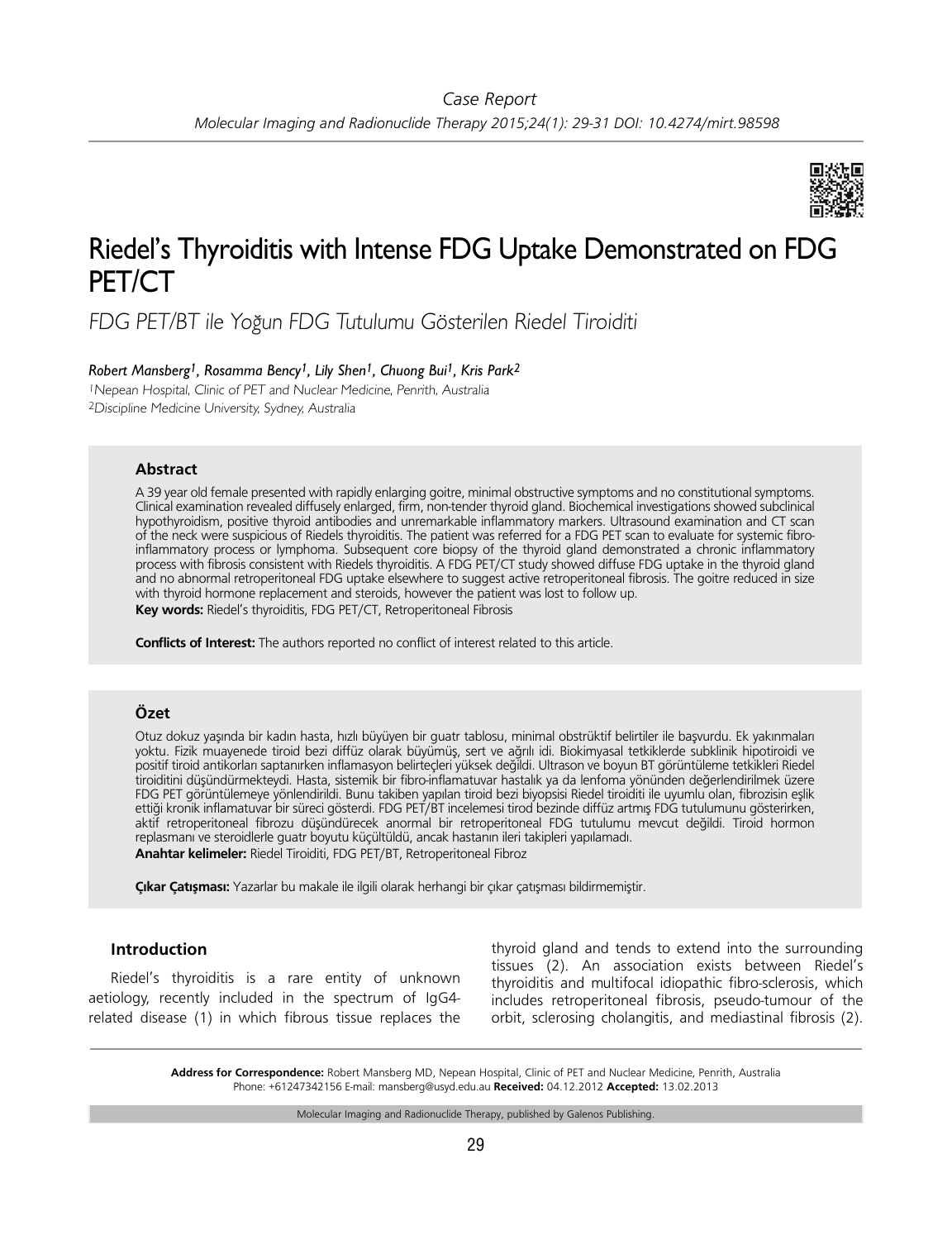A case of Riedel's thyroiditis demonstrated on FDG PET is described.

### **Case Report**

A 39-year-old female presented with signs, symptoms and investigations suggestive of infiltration of the thyroid. In order to further evaluate this process and to assist differentiating lymphoma from Riedel's Thyroiditis, the patient was referred for a FDG PET/CT. The study demonstrated intense uptake throughout the thyroid gland, which was not specific and subsequent biopsy confirmed a fibrotic disorder consistent with Reidel's thyroiditis. The patient had a reduction in size of the goitre to thyroid hormone replacement and corticosteroids but was lost to followup.

Thyroid ultrasound demonstrated diffusely hypo echoic, asymmetrically enlarged thyroid gland (right>left) with diffusely increased vascularity, but with no discrete focal mass lesions. Figure 1 (only right thyroid lobe shown): Contrast enhanced diagnostic CT of the Neck, chest, abdomen and pelvis was performed. Axial image from neck CT demonstrated asymmetrically enlarged thyroid gland (right>left) with lobulated appearance and mild compression of the right side of the trachea (Solid white arrow) (Figure 2). There was no evidence of direct involvement of surrounding structures in the neck or of retroperitoneal fibrosis.

Axial and MIP images from whole-body FDG-PET/CT (64 slice Phillips TF Gemini, 1 hour post injection of 6.6 mCi (245 MBq) of F-18 FDG.) demonstrated diffuse intense heterogeneous FDG uptake (SUV max 15.4, solid arrows) in an asymmetrically enlarged thyroid gland (right>left) (Figure 2). Mild to moderate FDG uptake (SUV max 2.2) was noted in non enlarged lymph nodes in a number of nodal stations on both sides of the diaphragm, most prominent in the axillae (dotted arrows), and also in bilateral neck, mediastinum, bilateral pulmonary hila, bilateral external iliac and bilateral inguinofemoral regions The nodal FDG



Figure 1. Thyroid ultrasound demonstrated diffusely hypo echoic, asymmetrically enlarged thyroid gland with diffusely increased vascularity, but with no discrete focal mass lesions (only right thyroid lobe shown).

uptake was considered nonspecific and could represent inflammatory or reactive aetiology. A differential diagnosis of lymphoma was also considered in addition to the clinical diagnosis of Riedels thyroiditis. Subsequent core biopsy of the thyroid gland illustrated chronic inflammatory process with fibrosis consistent with Riedels thyroiditis. There was no evidence of increased FDG uptake in the retro peritoneum or elsewhere to suggest a systemic fibroinflammatory process. Progress imaging post treatment with steroid treatment was not performed as the patient was lost to follow up.

#### **Literature Review and Discussion**

Pathologically, Riedel's thyroiditis is characterised by replacement of normal thyroid tissue by fibrotic connective tissue, with obliteration of normal thyroid architecture and involvement of adjacent tissues by direct extension through the thyroid capsule. Diffuse or partial involvement of the gland may occur. There is absence of skin and lymph node involvement. Clinically, the thyroid gland is enlarged and hard but non tender and frequently involves a previously existing goitre. Direct extension causes compression of the trachea and the oesophagus, resulting in dyspnoea and dysphagia. The nodal FDG uptake in this patient is not a typical feature of IgG4 disease (1) and may represent reactive/inflammatory change or possibly other pathology (these nodes were not biopsied).

The natural history of Riedel's thyroiditis is most likely self-limiting; however, treatment can include steroids, as well as surgical excision of all or part of the gland to alleviate compressive symptoms (1). The differential



**Figure 2.** Axial image from neck CT demonstrated asymmetrically enlarged thyroid gland (right left) with lobulated appearance and mild compression of the right side of the trachea (Solid white arrow).